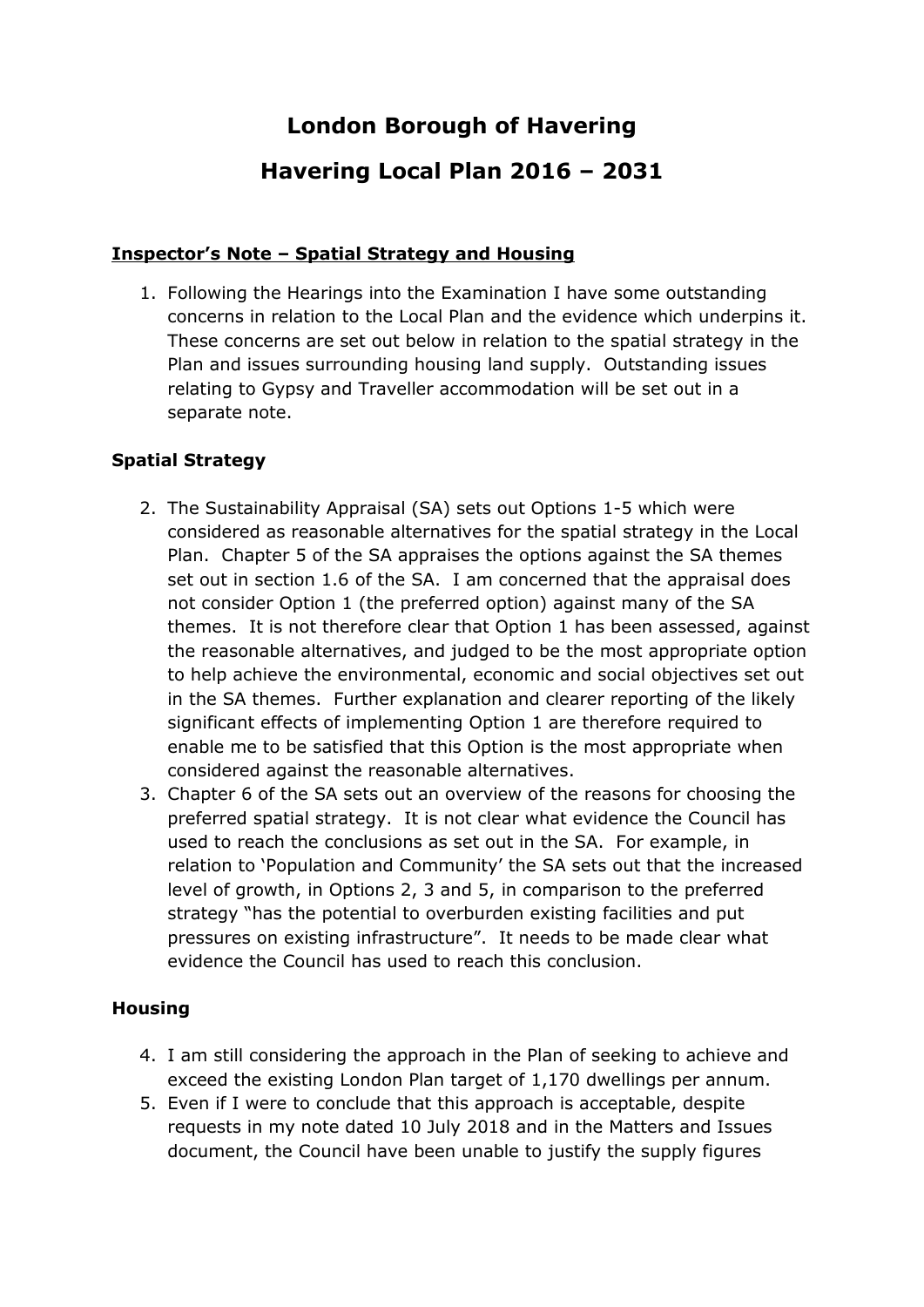provided and I am still missing some significant information in relation to housing land supply as set out below.

- 6. I have concerns that the Plan does not demonstrate that it has sufficient housing land supply to cover the 15 year plan period. Neither has the Council been able to demonstrate that it has sufficient sites to provide a 5 year supply with an additional buffer of  $20\%$ .<sup>1</sup>
- 7. The trajectory as at  $7<sup>th</sup>$  October 2018 sets out the expected completions in the first 5 years of the Plan to 2020/21. However, completions in 2016/17 and 17/18 have only partially been included. An updated table is required including the completions for these two years.
- 8. In the site by site breakdown the most up to date figures should be used. The Council should be able to justify its expectations in relation to delivery of the sites. Therefore details of assumptions in relation to build-out rates and lead-in times should be provided; evidence of developer interest should be provided where possible; for sites granted planning permission, are further approvals / discharge of conditions required? Are there infrastructure requirements / S106 agreements and what is the timing of these if so? Should a discount rate be applied to the sites with planning permission and pre-application sites? If not, what is the evidence that all of these sites are likely to come forward? The concerns highlighted by representors should be considered; consistency with GLA figures should be checked and any discrepancies explained; the figures for small sites & vacant units should be justified by evidence; do these constitute windfalls? What evidence is there that these will continue to come forward at the rate envisaged? Clarification of the figures in Policy 1 is also requested, having regard to the updated trajectory.

## *Stepped approach*

- 9. Prior to the Hearings, the Council was asked to provide details of a possible stepped trajectory for my consideration. The Council provided a memo entitled 'Applying a Stepped Approach to Housing Targets' dated 26 September 2018 (updated 8/10/18). This document states that this approach would provide a supply of 5.46 years or 5.10 years on adoption. However, the figures which demonstrate how this has been calculated have not been included. These figures are required in order for me to consider this option further.
- 10.The stepped trajectory relies on significant spikes in delivery in 2 years, 20/21 and 22/23. The detailed breakdown of sites within the trajectory needs to demonstrate that this is a realistic and robust assumption of delivery having regard to the information requested in paragraph 8 of this note.

<sup>-</sup> $1$  The buffer should be added to the need including the shortfall since the start of the plan period